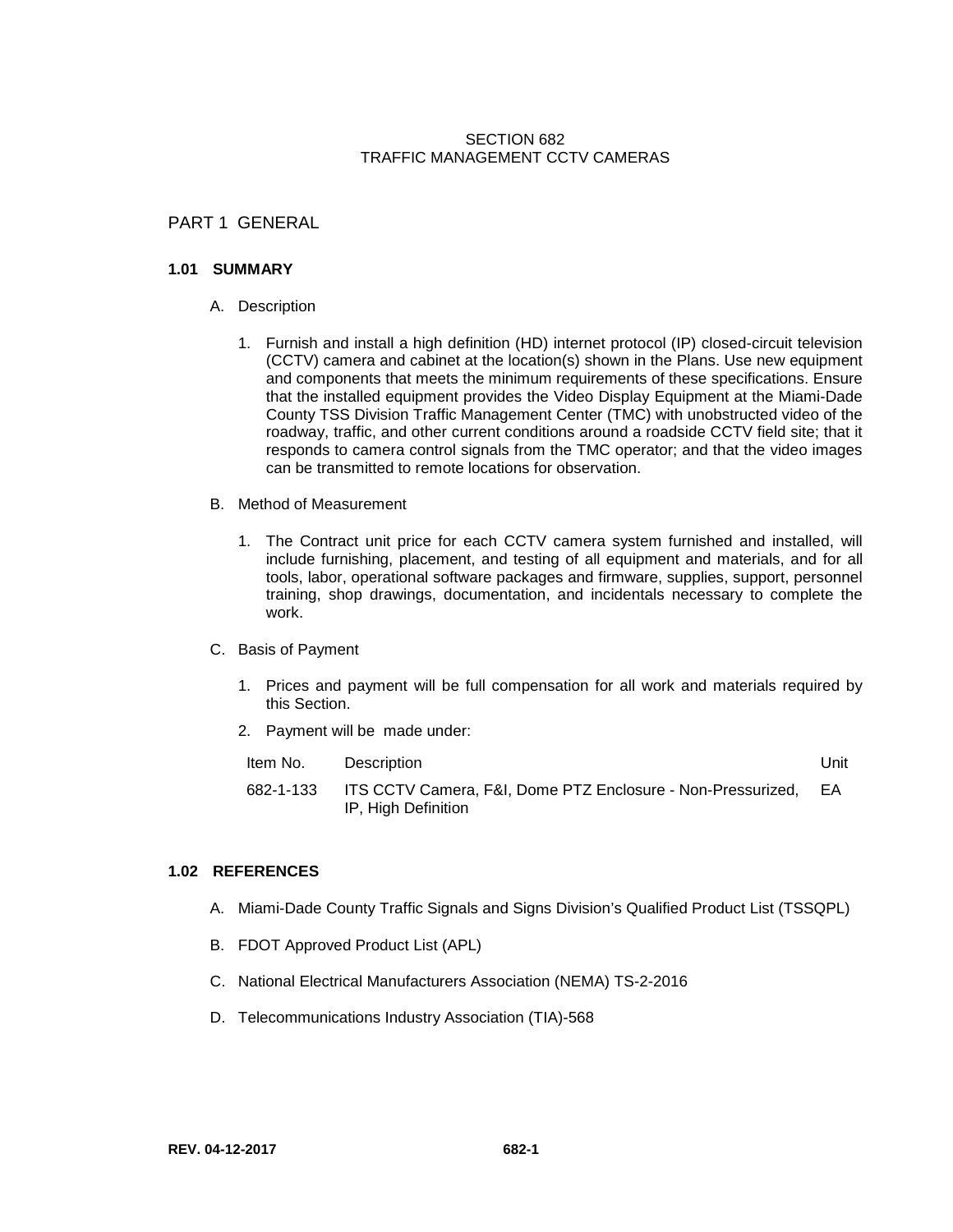#### **1.03 SYSTEM DESCRIPTION**

- A. Design Requirements
	- 1. Design to meet the requirements of all applicable standards. Ensure that the CCTV camera, cabinet, mounting hardware, and any other camera-related material that is exposed to the environment can withstand loading from 150 mph wind speeds and meet the requirements of the FDOT Structures Manual, Volume 3.
- B. Performance Requirements
	- 1. CCTV camera must provide titling and masking features, including, but not limited to, programmable camera title, programmable preset titles for each preset position, and programmable privacy zones. Ensure that programmable titles are a minimum of 18 characters per line.
	- 2. CCTV camera must provide the following features and capabilities:
		- a. Day (color)/night (monochrome) switchover and iris control, with user-selectable manual and automatic control capabilities.
		- b. Ability to produce clear, detailed, and usable video images of the areas, objects, and other subjects visible from a roadside CCTV field site. Ensure that video produced by the camera is true, accurate, distortion free, and free from transfer smear, oversaturation, and any other image defect that negatively impacts image quality under all lighting and weather conditions in both color and monochrome modes.
		- c. User-selectable automatic gain control (AGC) that is peak-average adjustable to 28 decibels (dB).
		- d. A minimum signal-to-noise ratio of 50 dB.
		- e. Automatic color balance that references the white areas of the scene through the lens.
		- f. An automatic electronic shutter that is user selectable from 1/60 to 1/10,000 of a second.
		- g. A digital signal processor that provides a minimum 10x digital zoom.
		- h. Programmable azimuth and compass display with ability to display pan and tilt position with a 1 degree resolution.
	- 3. CCTV camera must comply with FDOT Specification Section 682-1.2.9 (Additional Requirements for IP Cameras) for:
		- a. Video Encoding
		- b. Encoded Video Interoperability
		- c. Encoded Video Specifications
		- d. Network Interface
		- e. Configuration Management

#### **1.04 WARRANTY**

A. Ensure that CCTV cameras have a manufacturer's warranty covering defects for a minimum of three years. Ensure that the warranty requires the manufacturer to furnish replacements for any part or equipment found to be defective during the warranty period at no cost to the County within 10 calendar days of notification.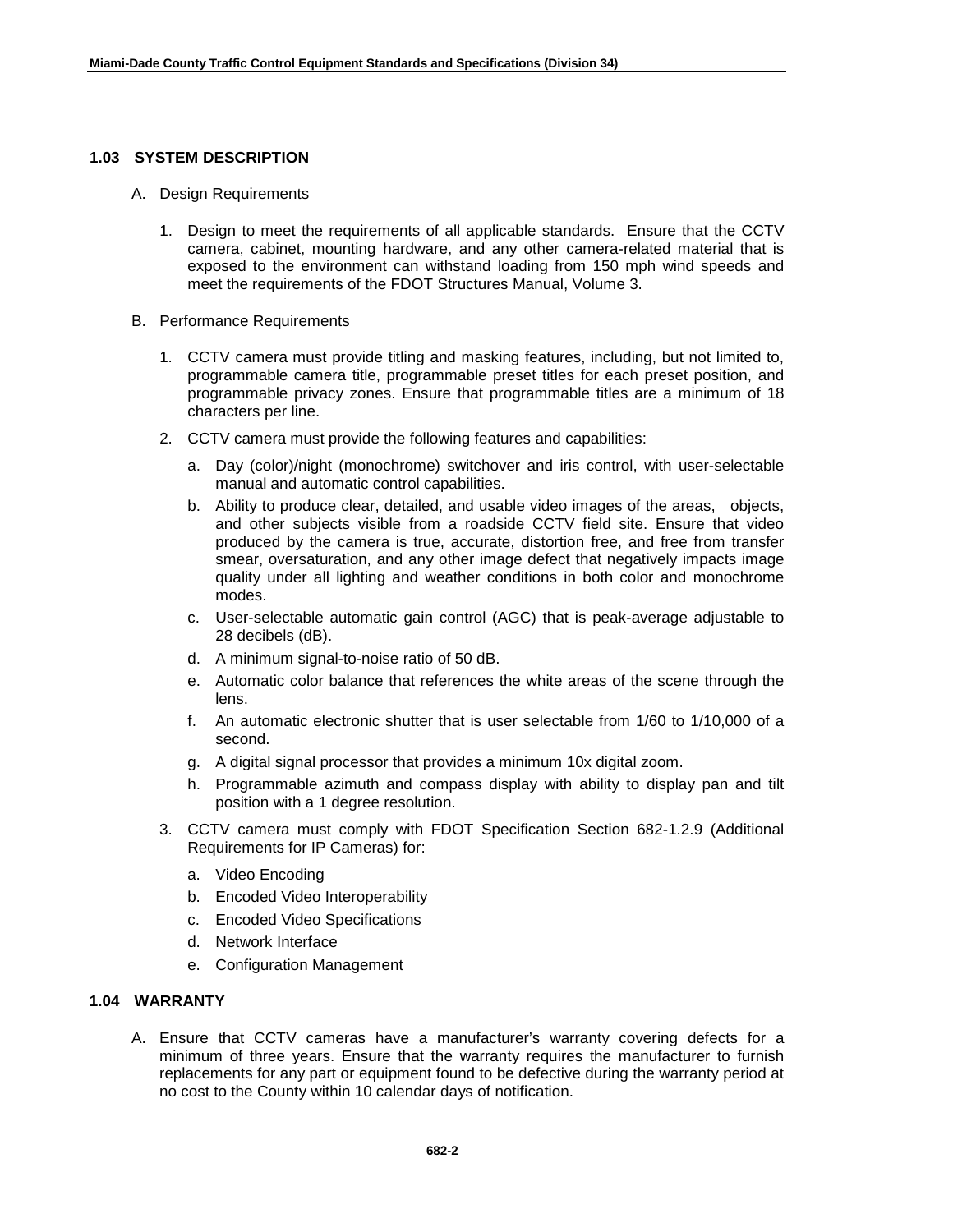### PART 2 PRODUCTS

#### **2.01 EQUIPMENT**

- A. Use a dome-type High Definition (HD) Internet Protocol (IP) CCTV camera assembly that meet the requirements of this Specification and are listed on the Miami-Dade County TSS Division Qualified Products List (TSSQPL) and the Florida Department of Transportation (FDOT) Approved Product List (APL). Ensure equipment is permanently marked with the manufacturer's name or trademark, part number, and serial number and:
	- 1. Is compatible with the current version of the FDOT's SunGuide® software system, and any other camera operating software indicated in the Plans and contract documents.
	- 2. Has a minimum 18x motorized optical zoom lens with automatic iris that is:
		- a. Capable of automatic and manual focus and iris control.
		- b. Have a lens depth of field provides a clear image of roadside areas under all lighting conditions; and
		- c. Has a maximum aperture of at least f/1.6.
	- 3. Has an integrated pan/tilt mechanism capable of providing 360 degree continuous pan with a minimum 90 degree tilt range (i.e., 0 degrees to minus 90 degrees); provide variable speed control; have a preset position return accuracy of plus or minus 0.36 degree, or less than 0.10% or better; support a minimum of 64 presets; support a minimum of one tour with a minimum of 32 presets; and support a minimum of eight programmable blackout zones.
	- 4. Has a positioner with a minimum automatic pan speed of 240 degrees per second to a preset camera position; that the maximum manual pan speed is a minimum of 80 degrees per second; and that maximum manual tilt speed is a minimum of 40 degrees per second.
	- 5. Supports the National Transportation Communications for ITS Protocol (NTCIP) 1205 v1.08. Ensure that the camera is capable of communication with other devices using Telecommunications Industry Association/Electronic Industries Alliance (TIA/EIA)-232 or TIA-422 at a rate of 9600 bps, transmission control protocol (TCP)/IP, or user datagram protocol (UDP)/IP. Ensure that the CCTV camera supports the communication links shown in the Plans. The camera must be capable of remote firmware upgrade via the communication interface.
	- 6. Supports the Open Network Video Interface Forum (ONVIF) Core, Streaming, and Media Service specification.
- B. Electrical Specifications:
	- 1. Camera must operate on a nominal voltage of 120 volts alternating current (VAC). Supply an appropriate voltage converter for devices that require operating voltages of less than 120 VAC.
	- 2. Meet the requirements of FDOT Specification Section 620 for Grounding and Lightning Protection.
- C. Mechanical Specifications:
	- 1. Provide camera housings and hardware that are light in color or as noted in the Plans.
	- 2. Ensure that the camera housing has a sunshield to reduce the solar heating of the camera. Ensure that the total weight of dome type CCTV cameras (including the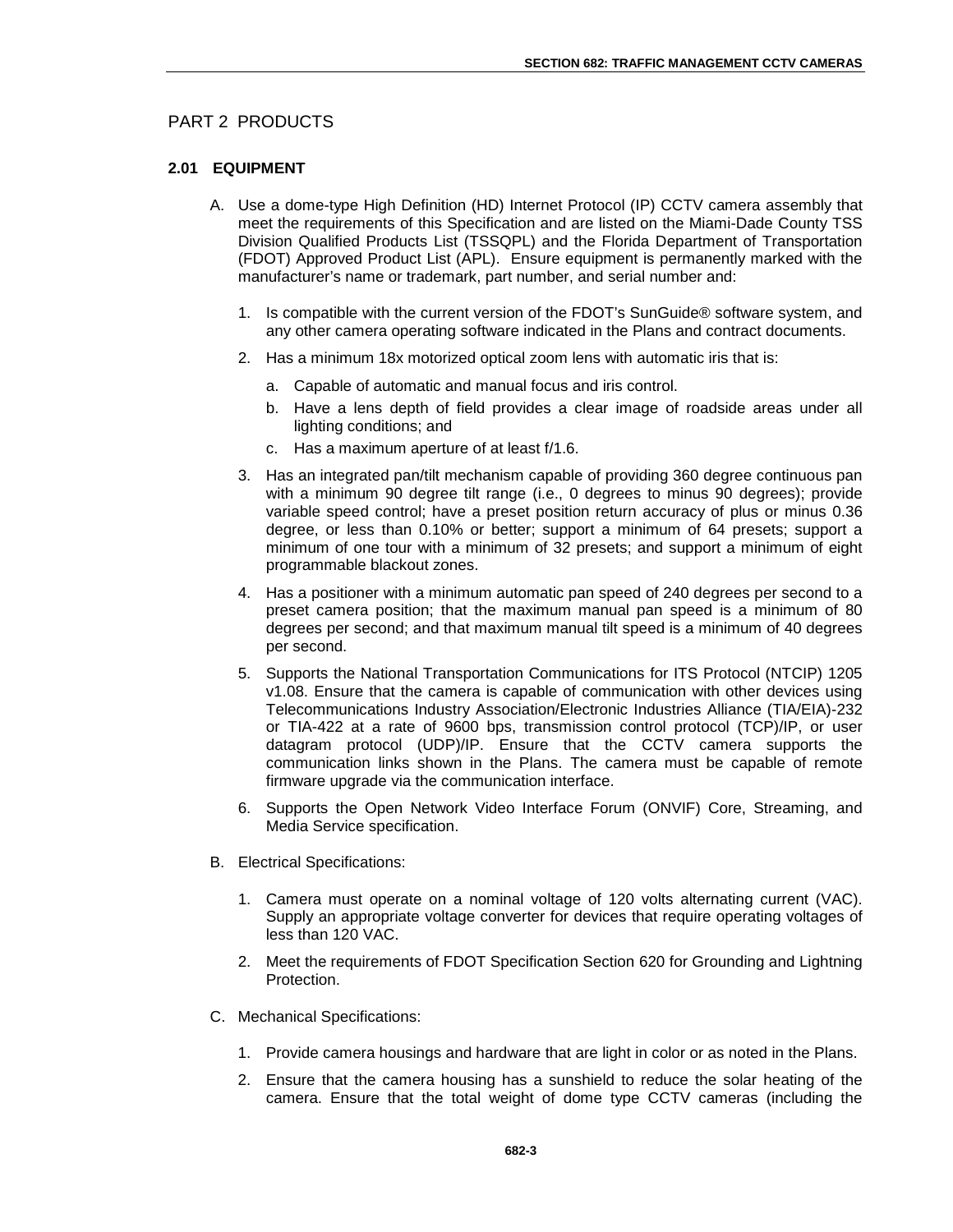housing, sunshield, and all internal components) is less than 17.0 pounds. Ensure that the lower dome of the camera housing is distortion free clear plastic.

- 3. Ensure that pressurized dome-type housings are capable of pressurization at 5 pounds per square inch (psi) using dry nitrogen, that they have a low-pressure alarm feature, and has a NEMA 4X/IP-67 rating.
- 4. If a non-pressurized dome-type housing enclosure is used, ensure that the unit is vented with a thermostat-controlled heater and blower. Ensure that the nonpressurized enclosure has a NEMA 4/IP-66 rating.
- 5. Ensure that the total weight of external positioner-type CCTV cameras (including housing, sunshield, all internal components, and external pan and tilt mechanism) is less than 35 pounds.
- D. Environmental Specifications:
	- 1. Ensure that the CCTV camera performs all required functions during and after being subjected to the environmental testing procedures described in NEMA TS2, Sections 2.2.7, 2.2.8, and 2.2.9.
- E. CCTV Equipment Cabinet.
	- 1. General. The cabinet shell must be a Caltrans Type 336 cabinet type (36"H x 24"W x 20 to 22"D) meeting the requirements of FDOT Specification subarticle 676-2.5 (Intelligent Transportation System Cabinets) with a typical equipment layout as shown in FDOT Design Standards Index 18104. In urban areas where the minimum required right-of-way clearances cannot be maintained with a standard cabinet, a Miami-Dade County TSSQPL approved pole mounted CCTV cabinet may be proposed by the Engineer of Record as an alternative to the standard cabinet. When proposed, the alternative cabinet type must be shown on the Plans along with all detailed cabinet specifications meeting the Miami-Dade County Alternative CCTV Cabinet requirements.

#### PART 3 EXECUTION

#### **3.01 INSTALLATION**

- A. Ensure that the CCTV camera is installed at the locations shown in the Plans. Install the CCTV camera in accordance with the Miami-Dade County standard details and as shown in the Plans.
- B. Furnish and install the power supplies, local control equipment, and any other camerarelated field electronic equipment and transient voltage surge suppressors within the approved lockable CCTV cabinet. Ensure that the cabinet protects these electrical and electronic devices from rain, dust, dirt, and other harmful elements of nature.
- C. Furnish and install all power, video, and data cables necessary to provide connection points for camera video and pan/tilt/zoom (PTZ) control signals within the cabinet. Furnish and install any and all ancillary equipment required to provide a complete and fully operational CCTV camera. Verify that all wiring meets National Electric Code (NEC) requirements where applicable.
- D. Ensure that data and video cables from the pole to the camera are routed inside the mounting hardware and protected from exposure to the outside environment.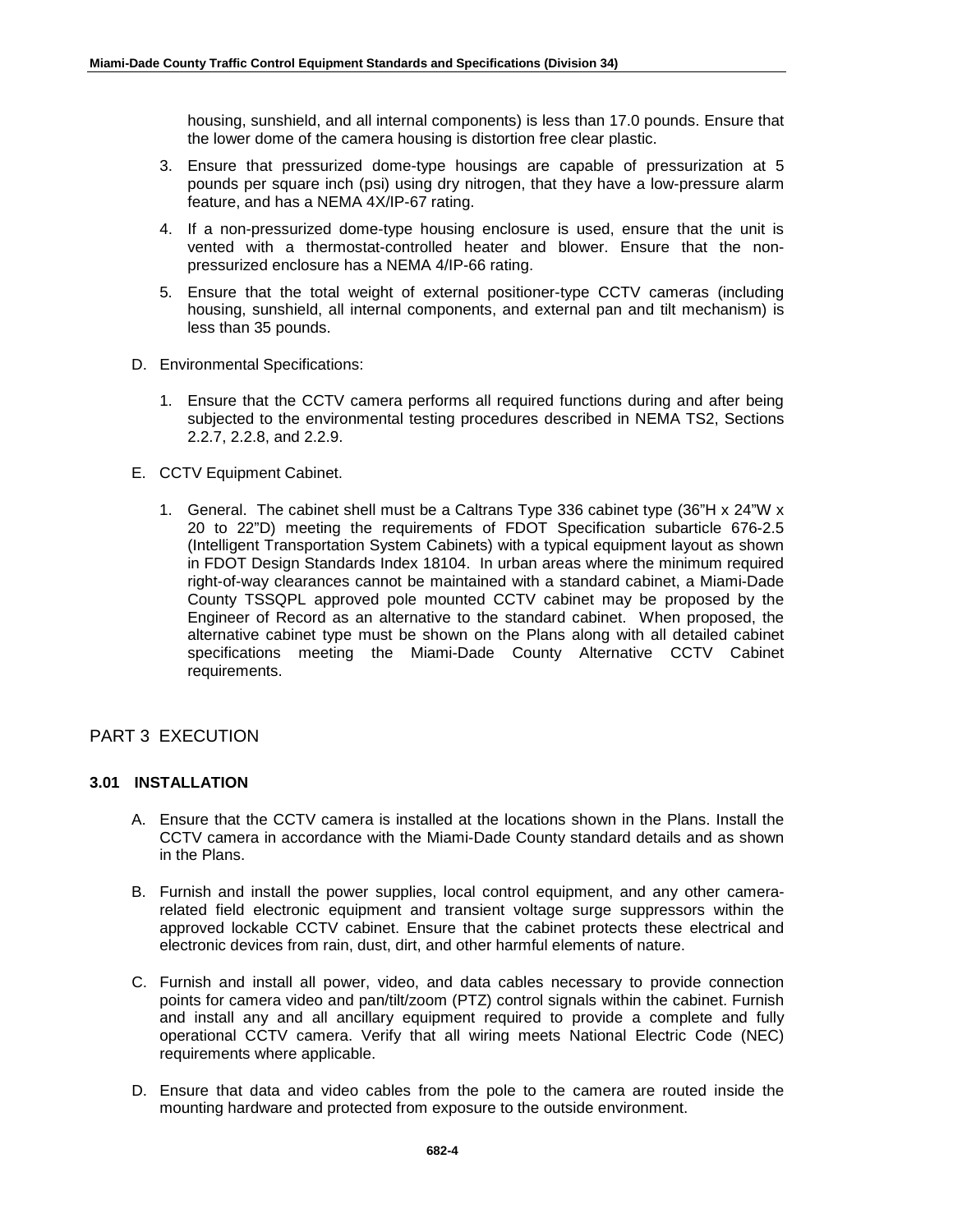E. Coat the exterior of the dome-type enclosure's lower half with a manufacturer-approved clear, rain repellant product prior to final acceptance.

#### **3.02 FIELD QUALITY CONTROL**

- A. Subject the equipment covered by these specifications to a field acceptance test (FAT). Develop and submit a test plan to Engineer for review and approval. Ensure that the test plan demonstrates each and every functional requirement specified for the device or system under test. Engineer reserves the right to witness all tests:
- B. Field Test Requirements: Perform local field operational tests at CCTV field sites according to the following:
	- 1. Verify that physical construction has been completed as specified in the Plans.
	- 2. Verify the quality and tightness of ground and surge protector connections.
	- 3. Verify proper voltages for all power supplies and related power circuits.
	- 4. Verify all connections, including correct installation of communication and power cables.
	- 5. Verify that the video signal from the camera is present and of consistent quality at all connection points between the camera, the cabinet, and any video devices therein.
	- 6. Verify camera network configuration settings are correct and that encoded video from the camera can be viewed on the network via a local connection at the field site and from the TMC. Verify that field site and TMC video quality is consistent and does not exhibit source degradation such as distortion and artifacts.
	- 7. Exercise PTZ and focus in all directions and execute a minimum of three other unique programming commands to ensure that the communication link between the cabinet and the camera is functioning properly.

END OF SECTION 682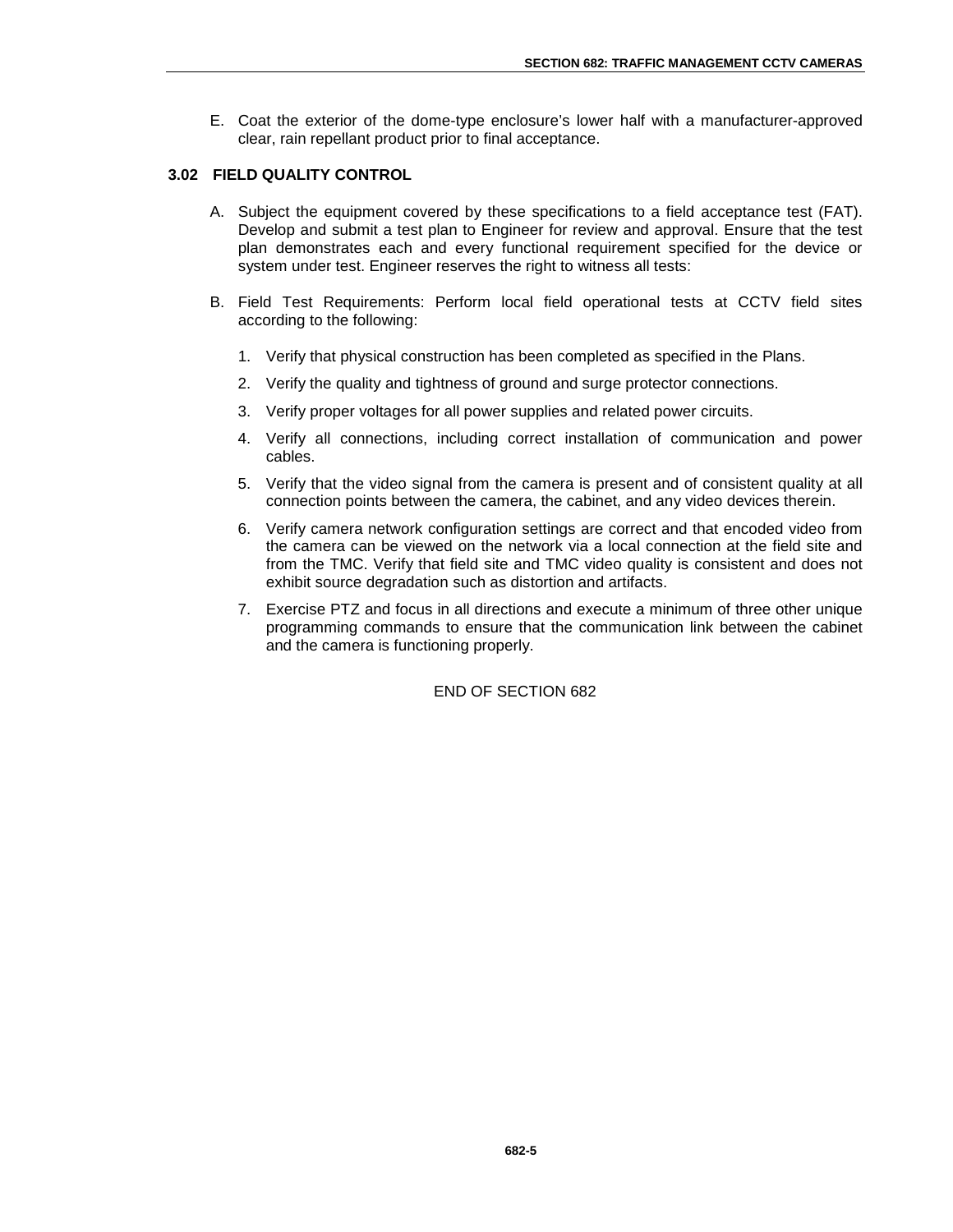# **TYPICAL MAST ARM CCTV MOUNTING DETAILS**





### **GENERAL NOTES**

- 1. MEET THE REQUIREMENTS OF MIAMI-DADE COUNTY TRAFFIC CONTROL EQUIPMENT STANDARDS AND SPECIFICATIONS SECTION 682 (TRAFFIC MANAGEMENT CCTV CAMERAS).
- 2. SITE PLANS MUST IDENTIFY SPECIFIC PLACEMENT LOCATION ON MAST ARM. PROVIDE CERTIFICATION AND CALCULATIONS FROM ENGINEER OF RECORD THAT PROPOSED PLACEMENT WILL MEET APPLICABLE WIND LOADING REQUIREMENTS AND NOT EXCEED DESIGN LOADING LIMITS OR THE MAST ARM ASSEMBLY.
- 3. INCLUDE SITE-SPECIFIC DETAILS WITH PLANS THAT INCLUDE WIRING, CABLE ROUTING AND SUPPORTING SYSTEM EQUIPMENT.

| LATEST<br>REVISION | DESCRIPTION: | TRAFFIC CONTROL EQUIPMENT<br>STANDARDS AND SPECIFICATIONS |            |                                            | DTPW TRAFFIC SIGNALS AND SIGNS DIVISION |                              | NAME     | DATE | Y DIM A I |
|--------------------|--------------|-----------------------------------------------------------|------------|--------------------------------------------|-----------------------------------------|------------------------------|----------|------|-----------|
|                    |              |                                                           | MIAMI-DADE | 7100 NW 36th STREET<br>MIAMI FLORIDA 33166 |                                         | <b>IS BREWER</b>             | 09-29-16 | IVA  |           |
| 03/31/17           |              |                                                           |            |                                            | CHECKED                                 | NAHUM FERNANDEZ 03-22-17     |          |      |           |
|                    |              |                                                           |            | 305.592.3580                               |                                         | APPROVED BY: FRANK AIRA P.E. |          |      |           |

## SHEET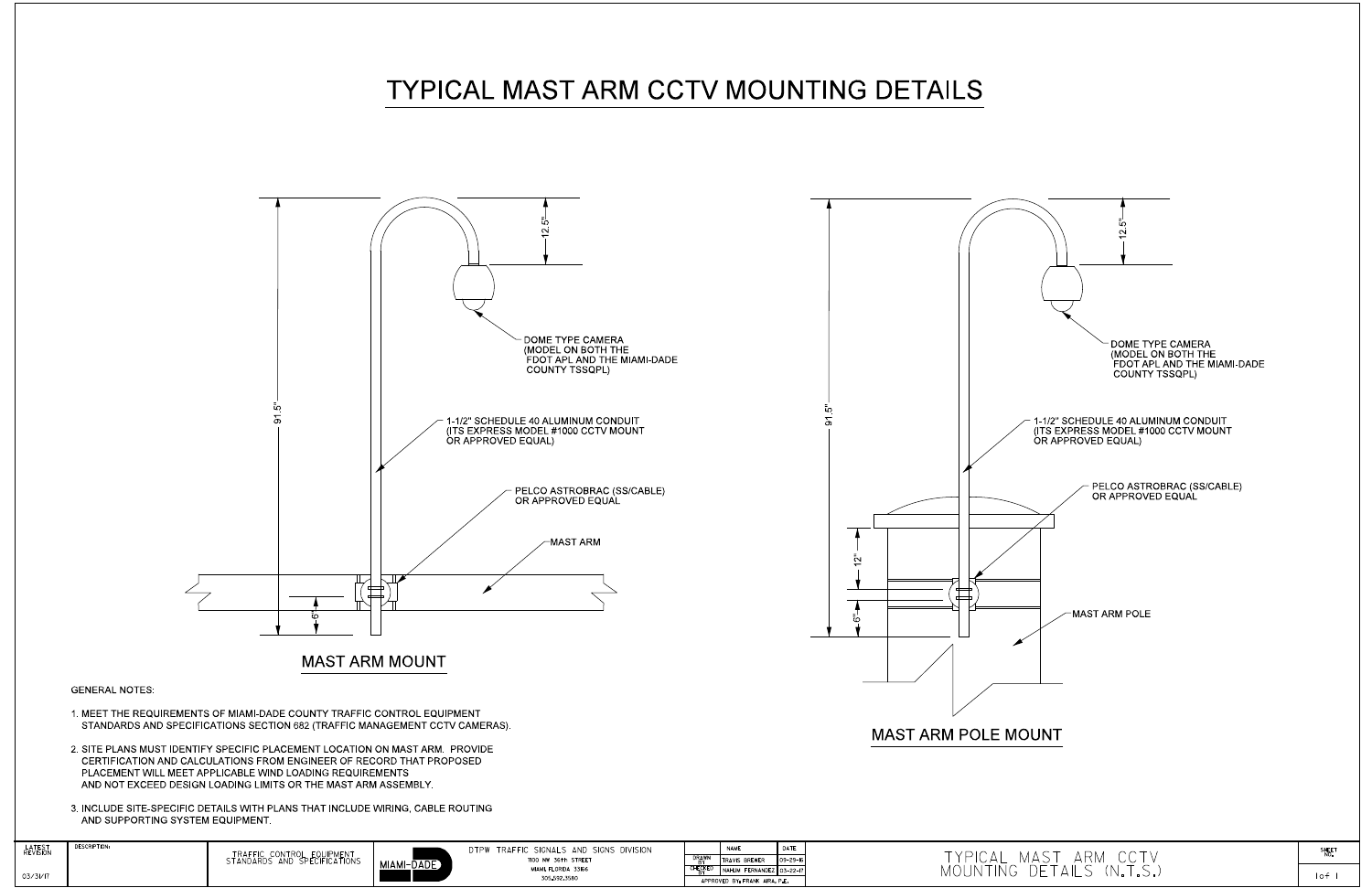